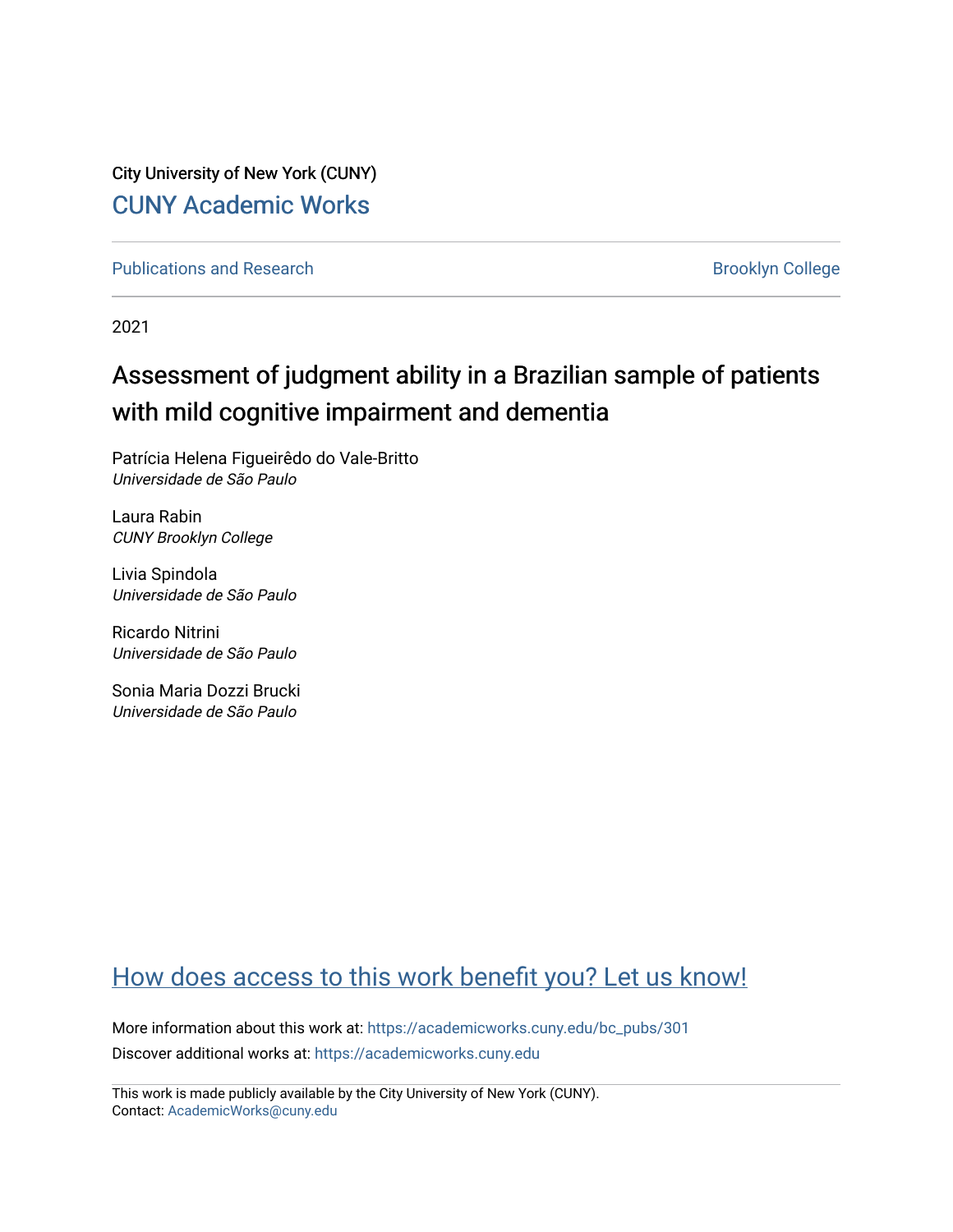# Assessment of judgment ability in a Brazilian sample of patients with mild cognitive impairment and dementia

Patrícia Helena Figueirêdo do Vale-Britto<sup>1</sup> , Laura Rabin<sup>2</sup> , Livia Spindola<sup>1</sup> , Ricardo Nitrini<sup>1</sup><sup>®</sup>, Sonia Maria Dozzi Brucki<sup>1</sup><sup>®</sup>

ABSTRACT. Judgment is the ability to make sound decisions after consideration of relevant information, possible solutions, likely outcomes, and contextual factors. Loss of judgment is common in patients with mild cognitive impairment (MCI) and dementia. The Test of Practical Judgment (TOP-J) evaluates practical judgment in adults and the elderly, with 15- and 9-item versions that require individuals to listen to scenarios about everyday problems and report their solutions. Objective: Adaptation of TOP-J for a Brazilian sample, preparation of a reduced version and verification of the accuracy of both. Methods: Eighty-five older adults, including 26 with MCI, 20 with Alzheimer's disease (AD), 15 with frontotemporal dementia behavioral variant (FTDbv) and 24 controls, underwent neuropsychological assessment including the Brazilian adaptation of the TOP-J (TOP-J-Br). Results: On both TOP-J-Br versions, controls outperformed MCI, AD and FTDbv patients (p<0.001) and MCI outperformed AD and FTDbv  $(p<0.001)$ . For the TOP-J/15-Br, the best cutoff for distinguishing controls and patients had a sensitivity of 91.7%, specificity of 59.0% and area under the curve of 0.8. For the TOP-J/9-Br, the best cutoff for distinguishing controls and patients had a sensitivity of 79.9%, specificity of 72.1% and area under the curve of 0.82. **Conclusion:** The TOP-J/15-Br, and particularly the TOP-J/9-Br, showed robust psychometric properties and the potential for clinical utility in Brazilian older adults at various stages of neurodegenerative cognitive decline.

Keywords: judgment, mild cognitive impairment, Alzheimer disease, frontotemporal dementia, neuropsychological tests.

#### AVALIAÇÃO DA CAPACIDADE DE JULGAMENTO EM UMA AMOSTRA BRASILEIRA DE PACIENTES COM COMPROMETIMENTO COGNITIVO LEVE E DEMÊNCIA

RESUMO. Julgamento é a capacidade de tomar decisões acertadas, após considerar informações relevantes disponíveis, soluções possíveis, resultados prováveis e fatores contextuais. A perda de julgamento é comum em pacientes com comprometimento cognitivo leve (CCL) e demência. O Teste de Julgamento Prático (TOP-J) avalia o julgamento prático em adultos e idosos, em versões de 15 e 9 itens, que exigem que os indivíduos ouçam cenários sobre problemas cotidianos e relatem suas soluções. Objetivo: Adaptação do TOP-J para amostra brasileira, elaboração de uma versão reduzida e verificação da acurácia de ambas. Métodos: Oitenta e cinco idosos, incluindo 26 com CCL, 20 com doença de Alzheimer (DA), 15 com variante comportamental de demência frontotemporal (DFTvc) e 24 controles, foram submetidos à avaliação neuropsicológica, incluindo a adaptação brasileira do TOP-J (TOP-J-Br). Resultados: Nas duas versões do TOP-J-Br, os controles superaram os CCL, DA e DFTvc (p<0,001) e o grupo CCL superou os grupos DA e DFTvc (p<0,001). Para o grupo TOP-J/15-Br, o melhor ponto de corte para diferenciação entre controles e pacientes apresentou sensibilidade de 91,7, especificidade de 59,0 e área sob a curva de 0,8. Para o TOP-J/9-Br, o melhor ponto de corte para diferenciação entre controles e pacientes teve sensibilidade de 79,9, especificidade de 72,1 e área sob a curva de 0,82. **Conclusão:** O TOP-J/15-Br, e particularmente o TOP-J/9-Br, mostraram propriedades psicométricas robustas e o potencial de utilidade clínica em idosos brasileiros em vários estágios de declínio cognitivo neurodegenerativo.

Palavras-chave: julgamento, disfunção cognitiva, doença de Alzheimer, demência frontotemporal, testes neuropsicológicos.

This study was conducted at the Cognitive Disorders Reference Center, Hospital das Clínicas, Universidade de São Paulo, São Paulo, SP, Brazil.

1 Behavioral and Cognitive Neurology Unit, Department of Neurology, Cognitive Disorders Reference Center, Hospital das Clínicas, Universidade de São Paulo – São Paulo, SP, Brazil. 2 Department of Psychology, Brooklyn College and the Graduate Center of the City University of New York – Brooklyn, New York, USA.

Patrícia Helena Figueirêdo do Vale Britto. Rua Garibaldi, 2052, Sala 14 - Alto da Boa Vista - 14025-190 Ribeirão Preto SP - Brazil. E-mail: [patriciafigvale@gmail.com](mailto:patriciafigvale@gmail.com) Disclosure: The authors report no conflicts of interest.

Funding: The study was funded by a grant from Fundação de Amparo à Pesquisa do Estado de São Paulo (FAPESP) (2012/15019-6).

Received on September 10, 2020. Accepted in final form on December 29, 2020.

CO BY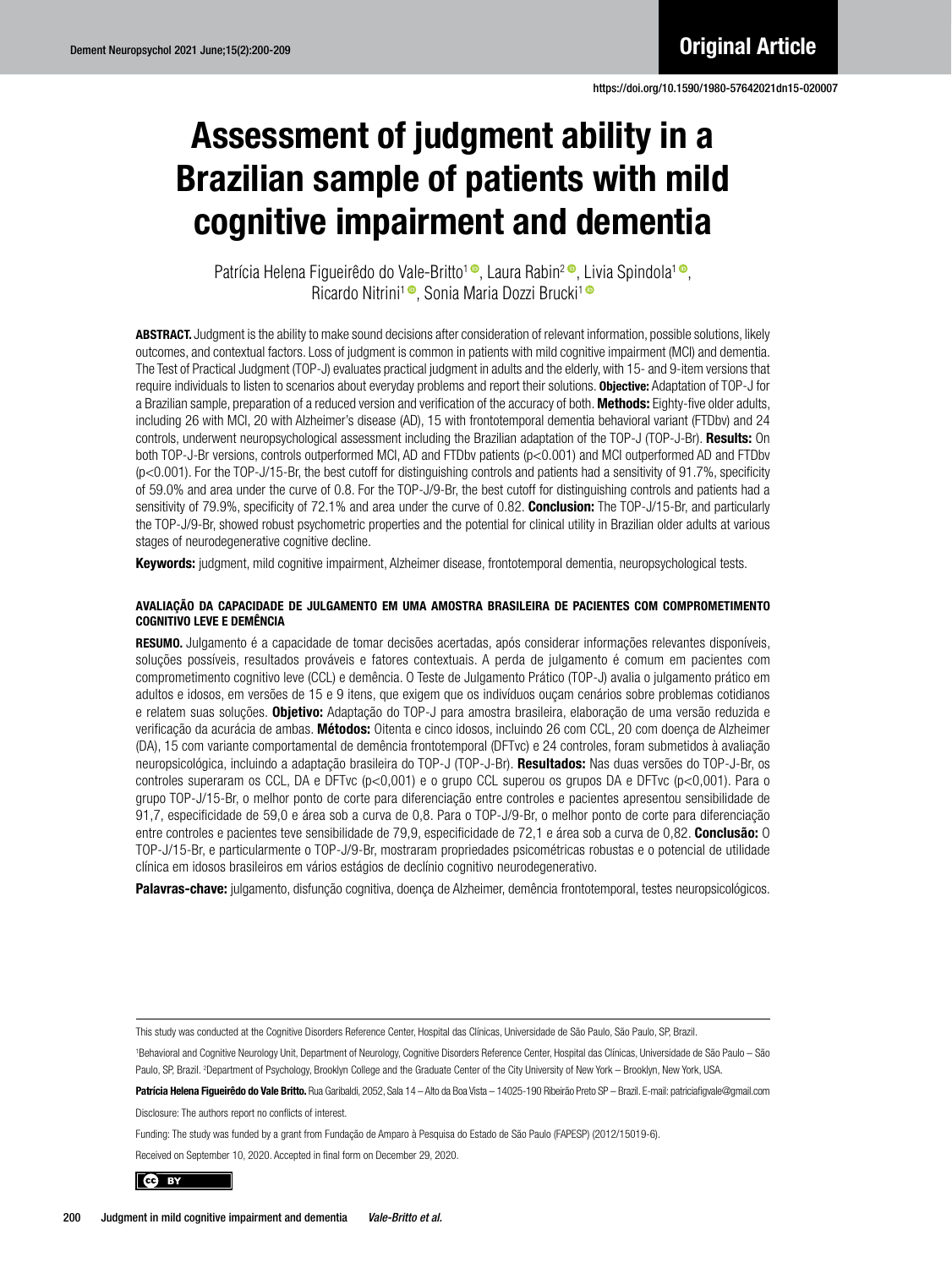# INTRODUCTION

#### **Judgment**

Judgment can be defined as the ability to make sound decisions after careful consideration of available information, contextual factors, possible solutions and likely outcomes.<sup>1,2</sup> Conceptually, practical judgment is closely related to both problem-solving and decision-making, and while these terms are often used interchangeably in the literature, there are subtle differences. Decision-making refers to the entire process of choosing an action,<sup>3</sup> while problem-solving involves making probabilistic forecasts about various options to identify the most feasible one $(s)$ ,<sup>4</sup> Judgment refers to the components of the decision-making process required to evaluate, estimate, and infer which events will appear and the consequences of each possible outcome as well as the level of satisfaction with potential viable options.3 Thus, practical judgment can be considered one of the last stages of the active resolution of a problem. Stating that a person had bad judgment means that he or she made a poor decision after consideration of information, options, and available contextual factors.

From a neuropsychological perspective, judgment relies upon many cognitive processes including memory (remembering relevant past experiences), language (understanding verbal and nonverbal aspects, and communicating the decision to the people involved), sustained attention, reasoning.<sup>5,6</sup> and especially executive functions.7,8 Emotional and social processes can also impact judgment including one's level of empathy, sensitivity to social feedback, perception of the consequences of the actions chosen for others, sense of responsibility, and social obligations. It is important, however, not to confuse practical judgment with moral judgment, defined as evaluative judgment of the adequacy of behavior in the context of social perceptions of right and wrong.<sup>9</sup>

Many neuropsychological measures can be used to assess problem-solving including the Wisconsin Card Sort Test (WCST) and the Comprehension subtest of the Wechsler Adult Intelligence Scale (WAIS). Decision-making is often measured by gambling tasks such as the IOWA Gambling Test. However, these measures may not adequately assess the quality of behavior during everyday practical judgment, which requires that an individual actively seek information and determine the relevance of a possible response before reaching a decision.<sup>10</sup>

Among the measures assessing constructs overlapping with practical judgment are the Predicaments Task,10 Everyday Problem-Solving Inventory, Reflective Judgment Dilemmas, Practical Problems Test, Everyday

Cognition Battery,<sup>5</sup> Everyday Problems Test, and Everyday Problems Test for Cognitively Challenged Elderly. These tests, however, have been developed for research purposes, have little information on psychometric properties, and are not routinely used by neuropsychologists.2 In addition, only the Everyday Problems Test and Everyday Problems Test for Cognitively Challenged Elderly have been studied in older adults with cognitive  $impairment.<sup>11</sup>$ 

#### Judgment assessment

To our knowledge, there are only six judgment tests with psychometric data available for clinical use in older adults: Judgment Questionnaire subtest of the Neurobehavioral Cognitive Status Exam (NCSE JQ), Subscale Troubleshooting Scales of Independent Living, Judgment subtest of the Neuropsychological Assessment Battery (NAB JDG),<sup>12</sup> Test of Practical Judgment (TOP-J),<sup>1</sup> Kitchen and Picture Test,<sup>13</sup> and the Verbal test of practical judgment (VPJ).14

Some of these measures mentioned above are limited, however, especially when adapting them for use with clinical samples of adults. Drane and Osato,<sup>15</sup> for example, observed that the NCSE JQ did not discriminate dementia patients from healthy older adults. Woods and colleagues<sup>7</sup> found that the NCSE JQ had notable content and statistical problems, including being insensitive to judgment difficulties in Alzheimer's disease (AD) patients. Furthermore, items on the NAB JDG primarily relate to safety and hygiene issues instead of tapping into high-level judgment dilemmas that require participants to engage in real-world decision-making.12

In a recent study, Durant and colleagues<sup>16</sup> compared estimates of judgment obtained from TOP-J/9 and NAB-JDC in a neurodegenerative disease population. There was a significant amount of inconsistency between these measures, suggesting that they may be measuring different aspects of judgment and would contraindicate using the measures interchangeably. The authors suggests that NAB-JDG may also be more appropriate when there are questions about a patient's ability to engage in basic hygiene and selfcare behaviors and propose that for patients with more advanced disease or greater cognitive impairment, the NAB-JDG may be the more appropriate test, though for patients with more preserved cognition or milder impairments, the TOP-J may be a better choice. When feasible, they recommend that it may be beneficial for these measures to be used in conjunction to obtain more comprehensive information regarding different components of judgment.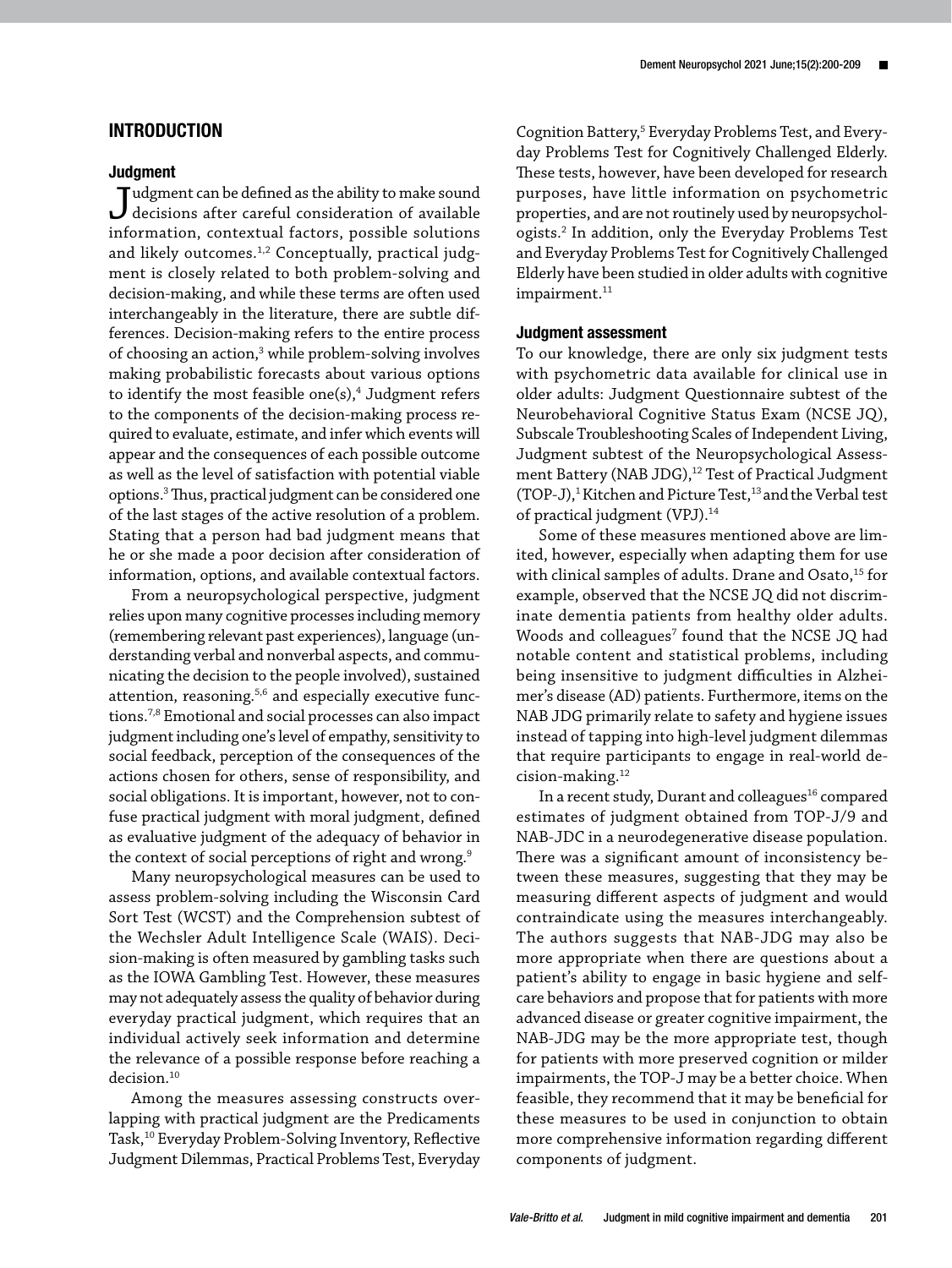The VPJ is a 10-item open-ended scale that was recently developed to ecologically evaluate older adults' functional domains in which practical judgment is expected to play an important role in successful task performance. These domains were food preparation, shopping, managing medications, handling finances, housekeeping chores, doing laundry, using transportation, and telephone use. VPJ items were constructed to simulate everyday scenarios in which older adults with executive dysfunction may demonstrate poor judgment. The VPJ has demonstrated adequate reliability, strong construct validity, and an optimal VPJ cutoff score for identifying impaired judgment. Although VPJ significantly predicted IADL performance, the IADL skills were not assessed by **"**objective**"** methods, such as direct observation or performance-based measures, and it is not known if it is able to distinguish controls from specific cognitively impaired older patients.<sup>14</sup>

Rabin and colleagues<sup>2</sup> evaluated neuropsychologists' practices and perspectives regarding judgment assessment. Participants were 290 doctoral-level members of the International Neuropsychological Society and the National Academy of Neuropsychology who resided in the U.S. or Canada. The tests most frequently reported to assess judgment were WAIS Comprehension, WCST, WAIS Similarities, Delis-Kaplan Executive Function System, and NCSE JQ. The authors discussed that, the three most used measures (Comprehension, WCST, and Similarities) were in fact not developed to assess judgment per se but to evaluate abilities such as novel problem-solving, the understanding of social conventions, and verbal abstraction. Additionally, while the vast majority of respondents indicated that they assess judgment at least ''often'' during clinical evaluations (and with dementia patients in particular), approximately 90% perceive a need for improved measures for assessing judgment.

#### Test of Practical Judgment

In response to the need for a relevant clinical measure of everyday judgment in older adults, Rabin and colleagues<sup>1</sup> developed the TOP-J, a questionnaire consisting of 15 (TOP-J/15) or 9 (TOP-J/9) open-ended questions in which participants listen to brief scenarios about daily problems and report aloud their possible solutions. These scenarios were designed to be easily understood and representative of the types of judgment problems encountered by older adults, yet complex enough to require higher-level cognitive abilities. TOP-J items fall broadly within four content domains: safety, social/ethical, financial, and medical.<sup>1</sup>

During administration of the TOP-J, responses are recorded verbatim by examiners. To score the items, examiners check examinee's response against sample responses listed on the response form; though not an exhaustive list, sample responses encompass a broad range of possible replies. Unusual responses are judged according to their degree of similarity with sample responses in terms of specific content or general meaning. Individual responses are scored on a 4-point scale (0, 1, 2, or 3 points), with higher numbers indicating better judgment. Total scores are obtained by summing the items (range 0–45 for the TOP-J/15 and 0=27 for the TOP-J/9).

Table 1 provides a summary of published studies employing the TOP-J. Notably, the TOP-J appears to be sensitive to diagnostic group differences in individuals with preclinical and mild dementia $^1$  and shows associations with gray matter density in prefrontal regions (left inferior and superior frontal gyri). Pickens and colleagues<sup>17</sup> conducted a review of articles published from 2003 to 2009, to identify the most effective measure to evaluate executive functions in adults with cognitive impairment, determined via the psychometric properties of the measures. Among the 18 measures included, only the TOP-J included all statistical tests required for the development of a scale, considering factor analysis, validity and reliability.

In sum, the TOP-J appears to provide valuable information about everyday judgment, which can be used for diagnostic purposes and to address clinical questions related to functional competence and possible interventions. Unfortunately, to our knowledge there is no judgment test widely utilized with Brazilian older adults in various stages of neurodegenerative cognitive decline. Therefore, the goal of the current study was to evaluate judgment using the TOP-J/Br (Brazilian adaptation) in a sample of older adult controls and in those with preclinical dementia (i.e., mild cognitive impairment; MCI), AD, and the frontotemporal dementia behavioral variant (FTDbv). We additionally sought to determine key psychometric properties of the TOP-J in this diverse sample (e.g., aspects of validity, reliability, and sensitivity and specificity).

# **METHODS**

# **Material**

The sample consisted of 85 older adults divided into four groups: controls and patients with MCI, AD, or FTDbv. For all groups, we defined inclusion criteria as age greater than or equal to 50 years and schooling greater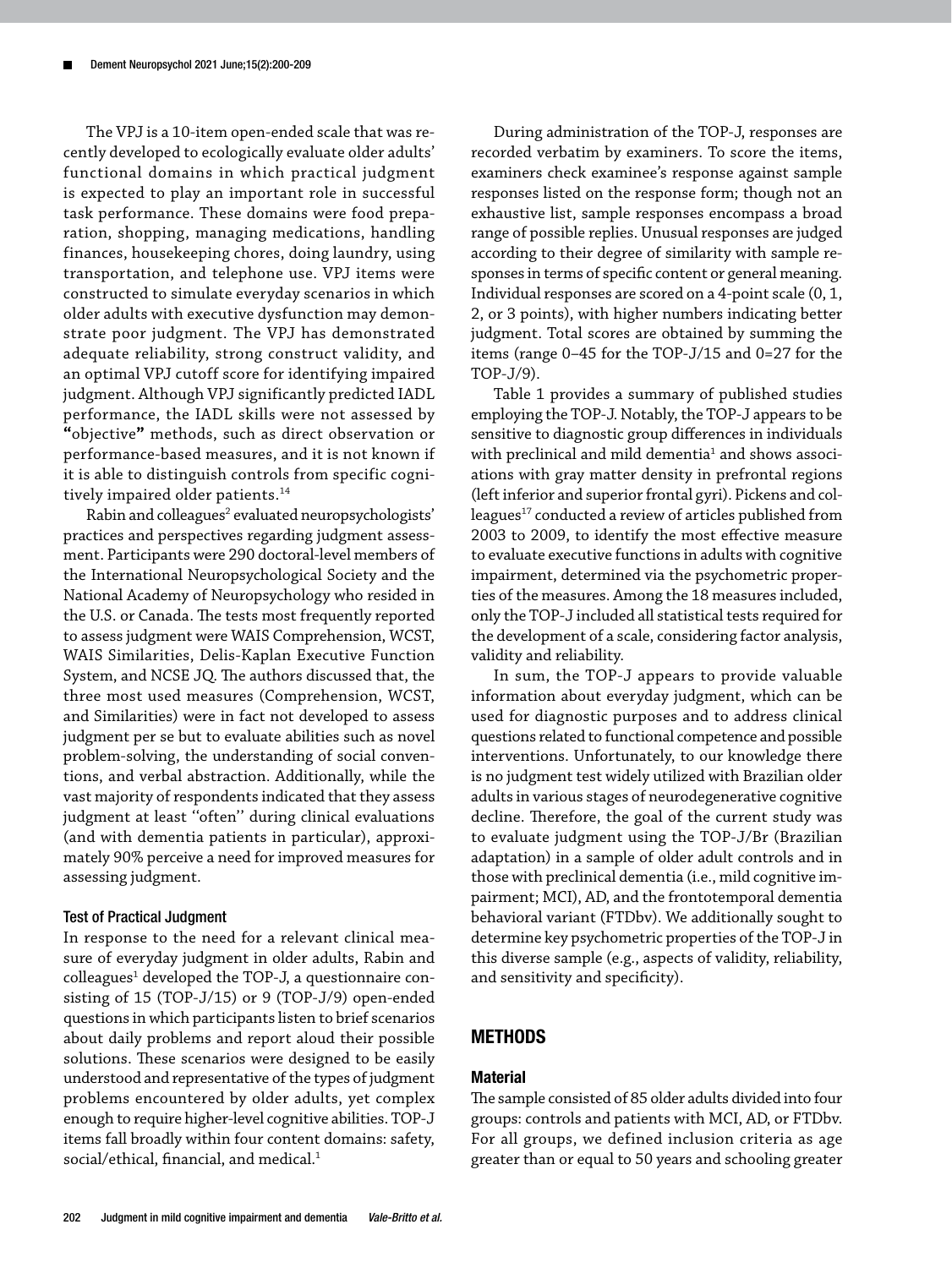| <b>Published</b><br>studies  | <b>Sample</b>                                                                                                                              | Test                                                                                                                                                                                                                                                                                                                                      | <b>Results</b>                                                                                                                                                                                                                                                                                                                                                                                          |
|------------------------------|--------------------------------------------------------------------------------------------------------------------------------------------|-------------------------------------------------------------------------------------------------------------------------------------------------------------------------------------------------------------------------------------------------------------------------------------------------------------------------------------------|---------------------------------------------------------------------------------------------------------------------------------------------------------------------------------------------------------------------------------------------------------------------------------------------------------------------------------------------------------------------------------------------------------|
| Rabin et al. <sup>1</sup>    | $n=134:14 AD,34$ amnestic<br>MCI (aMCI), 39 with normal<br>cognition but significant<br>cognitive complaints (CC),<br>and 35 controls (HC) | $TOP-J/9$                                                                                                                                                                                                                                                                                                                                 | HCs obtained higher scores than CC, MCI, and AD, while ADs obtained lower<br>scores than HC, CC, and MCI participants (approximately 2 SDs below the<br>mean of HCs). CC and MCI participants showed an intermediate level of<br>performance (approximately 1 SD below the mean score of HCs). Cronbach's<br>alpha=0.63, test-retest stability=0.78, interrater reliability=0.95.                       |
| Rabin et al. <sup>2</sup>    | n=120 (13 AD, 34 aMCI,<br>34 CC and 39 HC)                                                                                                 | Investigated the relationship between gray matter density and judgment<br>controlling for age, education, gender, intracranial volume, verbal memory, and<br>$TOP-J/9$<br>crystallized knowledge. Lower TOP-J scores were associated with reduced<br>gray matter density in prefrontal regions (left inferior and superior frontal gyri). |                                                                                                                                                                                                                                                                                                                                                                                                         |
| <b>Selected</b>              |                                                                                                                                            |                                                                                                                                                                                                                                                                                                                                           |                                                                                                                                                                                                                                                                                                                                                                                                         |
| abstracts                    |                                                                                                                                            |                                                                                                                                                                                                                                                                                                                                           |                                                                                                                                                                                                                                                                                                                                                                                                         |
| Rabin et al. <sup>27</sup>   | n=210 (43 MCI, 62 CC, 105 HC)                                                                                                              | T0P-J/15                                                                                                                                                                                                                                                                                                                                  | Re-evaluated validity of the TOP-J in a sample of older adults with different<br>demographic characteristics than the original normative sample. HCs obtained<br>higher TOP-J scores than MCI (CC and MCI did not differ). A notable finding<br>was the 2- to 3-point (approximately 0.5 SD) reduction in scores among HC<br>and MCI in the current (urban) as compared to the original (rural) sample. |
| Baldock et al. <sup>39</sup> | $n=18$ (9 AD and 9 FTD)                                                                                                                    |                                                                                                                                                                                                                                                                                                                                           | Results revealed a statistically significant difference in performance between<br>AD and FTD patients, matched on the basis of overall MoCA scores.                                                                                                                                                                                                                                                     |

Table 1. Summary of TOP-J data.

aMCI: amnestic MCI; MoCA: Montreal Cognitive Assessment; SD: standard deviation.

than or equal to 4 years. We defined exclusion criteria as visual disturbances and/or hearing without correction, musculoskeletal disorders that could impact testing, history of alcoholism or other substance dependence, neurological disorders aside from dementia and MCI, those using psychoactive drugs (e.g., antipsychotics), not compensated chronic diseases, and scores greater than or equal to 6 on the short for of the Geriatric Depression Scale (GDS-15). We did not exclude patients with depression treated with stable doses of antidepressants for three months. For AD and FTDbv patients, we permitted the use of medications (such as antipsychotics and selective serotonin reuptake inhibitors) to control cognitive and behavioral changes. Antipsychotics were allowed in AD and FTD patients at stable doses and with controlled symptoms, without psychotic symptoms according to the attending neurologist.

We evaluated 61 patients in total. Twenty-six patients had MCI (amnestic or not amnestic, single- or multiple-domain according to Winblad and colleagues' criteria).18 Thirty-five patients had mild dementia, subdivided into two groups: 20 with probable diagnosis according to the criteria of the National Institute of Neurological and Communicative Disorders and Stroke and Alzheimer's Disease and Related Disorders Association (NINCDS-ADRDA)<sup>19</sup> and mild intensity according to the criteria of the Diagnostic and Statistical Manual of Mental Disorders, 4th edition, revised (DSM-IV),<sup>20</sup> and 15 diagnosed with  $DFTbv^{21}$  and mild intensity according to the DSM-IV.20

The control group consisted of 24 community volunteers (without memory complaints and with independent activities of daily living). Based on the above criteria, we excluded potential control participants with the following test scores: Mini Mental State Examination (MMSE) scores less than the median for education, $22$ scores lower than or equal to 5 on delayed recall of the Brief Cognitive Battery (BCB),<sup>23</sup> scores greater than 3.41 on the Informant Questionnaire of Cognitive Decline in the Elderly (IQCODE),<sup>24</sup> and scores greater than 2 on the Functional Activities Questionnaire (FAQ).

This study was approved by the Ethics Committee for Research Project Analysis (CAPPesq) of clinical directors of HCFMUSP. All participants received detailed information about the study and signed a consent form.

#### **Instruments**

All participants underwent the TOP-J-Br in addition to cognitive screening tests (MMSE and BCB), functional assessment (FAQ and IQCODE), and evaluation of depression (GDS-15). Participants also completed a comprehensive neuropsychological assessment including: MapZoo, Trail Making Test (TMT), Verbal Fluency Test to phonemic categories, Digit Span subtest of the Wechsler Intelligence Scale for Adults (WAIS-III), Wisconsin Card Sorting Test short version (WCST),<sup>25</sup>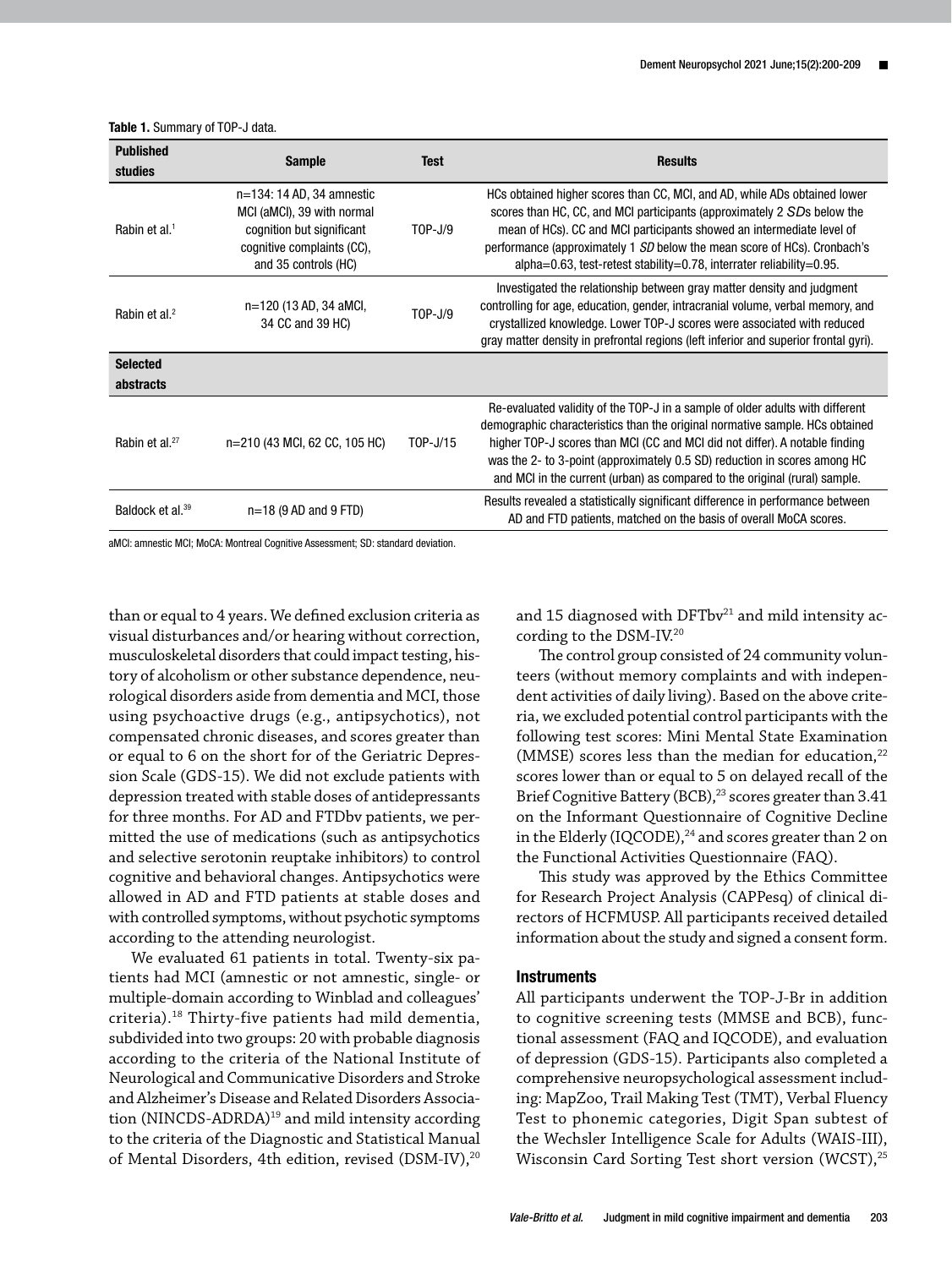Comprehension subtest of the WAIS-III, Rey Figure test, Rey Auditory Verbal Learning Test (RAVLT), and the Logical Memory subtest of the Wechsler Memory Scale (WMS-R).

Patients were evaluated and diagnosed by members of the Behavioral and Cognitive Neurology Group of the Department of Neurology and Cognitive Disorders Reference Center, Hospital das Clinicas, University of São Paulo School of Medicine. Physicians provided the diagnostic classifications, and the neuropsychological assessment was performed by a neuropsychologist (PHFV) who was not blinded to patient diagnosis, in one session, taking approximately 90 minutes.

#### Brazilian adaptation of TOP-J

For the Portuguese language adaptation process, we followed the procedures developed by Guillemin and colleagues.26 First, the translation from English into Portuguese was performed by two researchers, independently. The two translations were compared, and some adjustments were made on items without cultural or functional correspondence in Brazil. The adaptations resulted in a consensus version between investigators in which modifications were made to items 1, 2, 4, 8, 11, 14 and 15 of the 15-item version of the TOP-J. For example, in Brazil, blood pressure pills can be bought without prescription, so in Question 1, this term was replaced by controlled pills. In Question 2, social security number was replaced by individual registration number. Next, a pilot study was conducted with this consensus version, which was applied to 10 older adults without cognitive complaints, to evaluate the understanding of the items. Subsequently, another round of modifications was made to items 1, 4, 13 and 15. The items were judged by the authors with experience in cognitive assessment and related diseases. The resulting TOP-J translation was then submitted to back-translation by an individual fluent in English and compared to the original version. This resulted in several additional changes to items 4, 7, 8, 10 and 12 and a final version referred to as the TOP-J/Br.

#### Table 2. Sociodemographic profile and TOP-J/Br results

#### Statistical analysis

Descriptive statistics were calculated for all variables. Because the Kolmogorov-Smirnov normality assumption was not met for the TOP-J, analyses to compare means utilized non-parametric tests (i.e., Kruskal-Wallis followed by the Bonferroni method). The chi-square test was used to assess the association between qualitative variables. Pearson correlation coefficients were used to assess the degree of linear relationship between quantitative variables.

A factor analysis was carried out using the principal component analysis with varimax rotation to determine the underlying structure of the TOP-J test and potentially to eliminate items with low loadings. The KMO index (Kaiser's Measure of Sampling Adequacy) and Bartlett's sphericity test were used to determine whether the factor analysis was relevant to the dataset.

Internal consistency analysis consisted of Cronbach's alpha coefficient. Sensitivity and specificity analyses used receiving operating characteristic (ROC) curves. Statistical analyses were performed using the *Statistical Package for the Social Sciences* (SPSS) v.19.0 program. The significance level was set to 5% (p<0.05) for all tests.

# RESULTS

#### Descriptive analysis of sample characterization

Table 2 presents the participants' sociodemographic characteristics. The groups were statistically equivalent with respect to gender and education but not regarding age. Specifically, the MCI group and AD group were older than individuals in the control group and FTDbv group.

## **Validity**

#### Validity based on internal structure

Prior to performing the factor analysis TOP-J/15-Br, we performed two tests to determine whether components would result from the analysis. Specifically, we used the KMO of sampling adequacy and Bartlett's sphericity

|              | Gender (n=85) |               | Age        |               | <b>Education</b> |               | $TOP-J/9$              | T0P-J/15              |
|--------------|---------------|---------------|------------|---------------|------------------|---------------|------------------------|-----------------------|
|              | <b>Male</b>   | <b>Female</b> | Mean(SD)   | <b>Median</b> | Mean(SD)         | <b>Median</b> | Mean(SD)               | Mean(SD)              |
| Controls     | 8             | 16            | 65.5(7.5)  | 65            | 12.3(3.05)       | 13            | 20.2 $(2.4)^{A,B,C}$   | 33.4 $(4.0)^{A,B,C}$  |
| MCI          | 10            | 16            | 71.6(5.52) | 72            | 10.4(6.51)       | 9             | $17.7 (3.5)^{A, D, E}$ | $30.15(4.88)^{A,D,E}$ |
| <b>AD</b>    | 9             | 11            | 75.1(6.24) | 77            | 9.3(5.19)        | 8             | 14.8 $(4)^{B,D}$       | $26.5(4.9)^{B,D}$     |
| <b>FTDby</b> | 12            | 3             | 65.3(8.68) | 67            | 10.3(6.08)       | 8             | $13.3(4.9)^{c,E}$      | 24.2 $(6.47)^{C,E}$   |

\*Kruskal-Wallis test followed by Bonferroni test. ^Control≠MCl; <sup>s</sup>Control≠AD; <sup>c</sup>Control≠FTD; <sup>p</sup>MCl≠AD; <sup>s</sup>MCl≠FTD.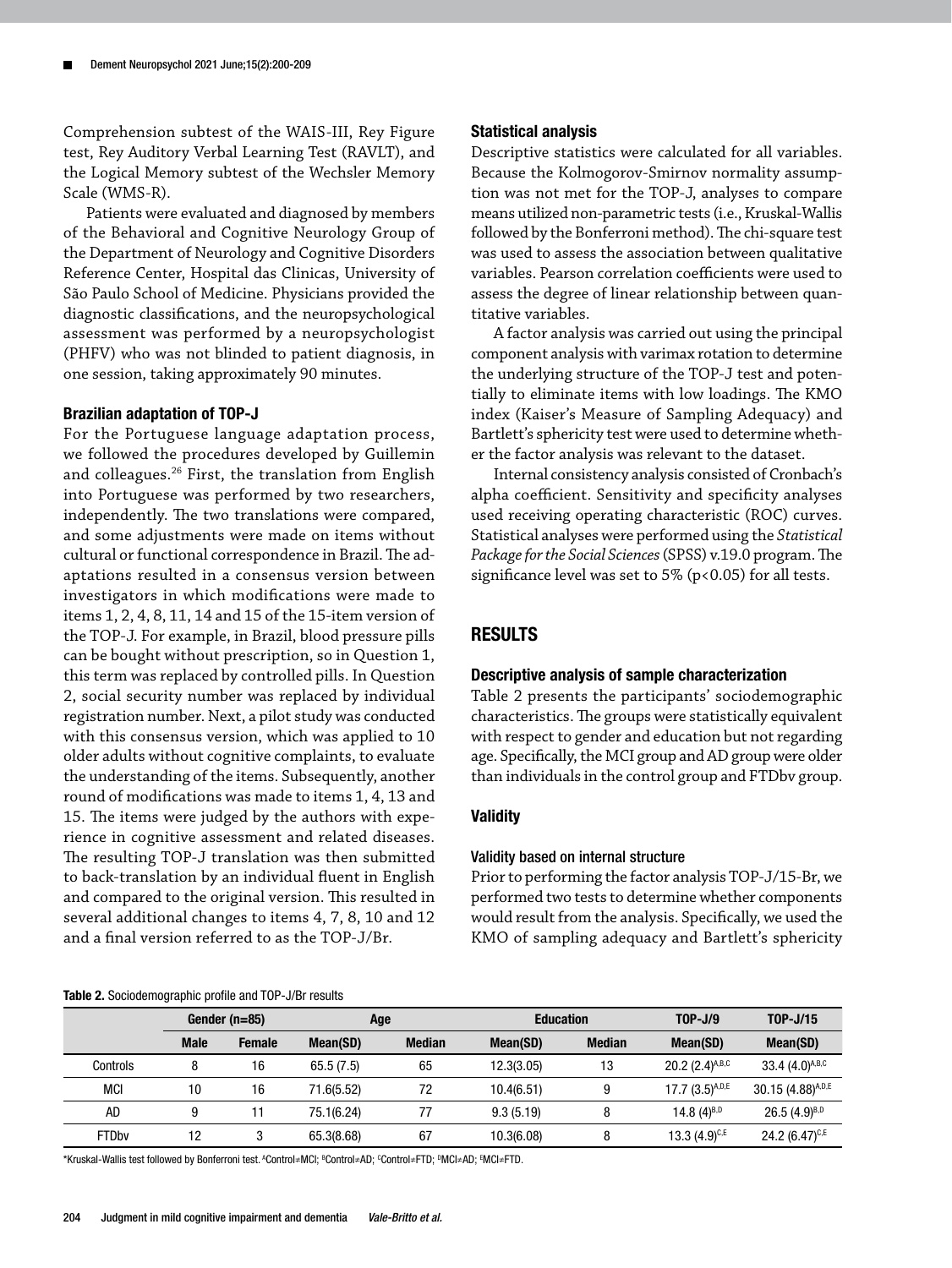test. Results indicated that the sample was adequate for carrying out the exploratory factor analysis (KMO=0.64; >0.5 and Bartlett's sphericity test: p=0.000, <0.05; test statistic 179.63 and 105 degrees of freedom).

Subsequently, we performed an exploratory factor analysis and identified five factors that could explain 54% of the variability of the data. The factors had eigenvalues greater than one. This value is similar to that found in the study of Rabin et al. in  $2013$ ,<sup>27</sup> where six factors were identified, with eigenvalues greater than 1 and accounting for 55.9% of total variance.

On the basis of the study of the original TOP- $J<sub>i</sub><sup>1</sup>$ only the first factor was considered to identify the factor loadings lower than 0.4. Thus, six items could be excluded from TOP-J/15-Br. The reduced version (TOP-J/9-Br) then comprised the remaining nine items (1, 2, 4, 6, 7, 8, 10, 12 and 14). The items 4, 6, 7, 8, 10, 12 and 14 were then rearranged to 3, 4, 5, 6, 7, 8 and 9.

Table 3 illustrates these modifications to the TOP-J.

With the reduction in the number of TOP-J/Br items, the administration time also decreased. In general, the test with 15 items takes approximately 15 minutes to administer while the reduced version takes approximately 10 minutes.

#### Evidence for criterion-related validity

We next examined group differences in TOP-J-Br scores. Table 2 shows that there were statistically significant

#### Table 3. Exploratory factor analysis to a single factor.

difference in the total score of the TOP-J/15-Br and TOP-J/9-Br between control and MCI, control and AD, control and FTDbv, MCI and AD, and MCI and FTDbv. There was no statistically significant difference between AD and FTDbv.

# Analysis of the evidence of validity for related construct (convergent and discriminant)

From here on, all reported analyses are for the 9-item TOP-J version, except where otherwise noted.

In the TOP-J/9-Br, it was observed that in the control group there was a statistically significant positive correlation between the total score and the Comprehension test (R=0.51; p<0.01). Evidence of divergent validity emerged by the lack of correlation with the measure of depression.

## **Reliability**

#### Internal consistency

The TOP-J/9-Br has achieved good internal consistency (Cronbach's alpha=0.68).

#### Sensitivity and specificity

Table 4 shows that the TOP-J/9-Br had good accuracy to discriminate controls from patients with MCI, AD and FTD, controls from patients with dementia (AD and FTDbv) and controls from patients (MCI, AD and FTDbv).

| <b>Item</b>    | <b>Domain</b>    | <b>Factor loadings of</b><br>T0P-J/15-Br | <b>Factor loadings of</b><br><b>TOP-J/9-Br</b> | <b>Factor loadings of</b><br>original TOP-J/9 |
|----------------|------------------|------------------------------------------|------------------------------------------------|-----------------------------------------------|
| <b>TOP-J1</b>  | <b>Medical</b>   | 0.43                                     | 0.36                                           | 0.62                                          |
| <b>TOP-J2</b>  | <b>Financial</b> | 0.49                                     | 0.57                                           | 0.43                                          |
| TOP-J $3*$     | Safety*          | $0.23*$                                  | $n/a^*$                                        | 1.10                                          |
| <b>TOP-J4</b>  | <b>Financial</b> | 0.51                                     | 0.55                                           | 0.60                                          |
| TOP-J $5^*$    | Social/ethical*  | $0.39*$                                  | $n/a^*$                                        | n/a                                           |
| <b>TOP-J6</b>  | <b>Medical</b>   | 0.77                                     | 0.79                                           | 0.68                                          |
| <b>TOP-J7</b>  | <b>Safety</b>    | 0.43                                     | 0.46                                           | 0.45                                          |
| <b>TOP-J8</b>  | Social/ethical   | 0.49                                     | 0.52                                           | 0.37                                          |
| TOP-J $9$ *    | Safety*          | $0.38*$                                  | $n/a^*$                                        | n/a                                           |
| T0P-J 10       | Social/ethical   | 0.50                                     | 0.54                                           | n/a                                           |
| T0P-J 11*      | Safety*          | $0.34*$                                  | $n/a^*$                                        | n/a                                           |
| <b>TOP-J12</b> | Social/ethical   | 0.41                                     | 0.35                                           | 0.41                                          |
| T0P-J 13*      | Medical*         | $0.15*$                                  | $n/a^*$                                        | n/a                                           |
| T0P-J 14       | Social/ethical   | 0.53                                     | 0.58                                           | n/a                                           |
| T0P-J 15*      | Financial*       | $0.33*$                                  | $n/a^*$                                        | 0.49                                          |

\*Items not included in TOP-J /9-Br; Items in bold are common to the TOP-J/9 original and TOP-J/9-Br; The items are numbered according to their position on the TOP-J/15 protocol.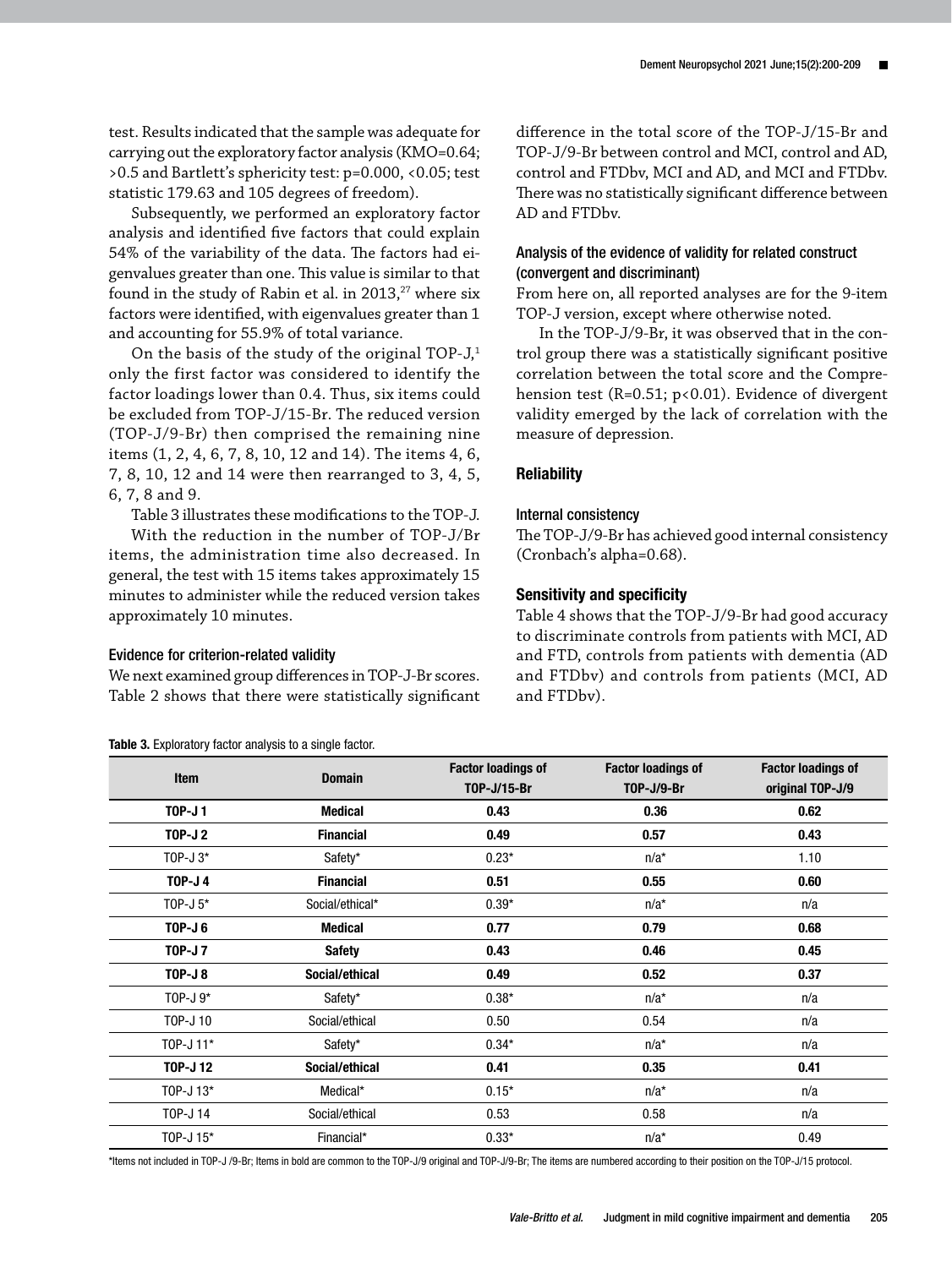Table 4. Cutoffs for TOP-J/Br.

| Group                     | Area under curve | <b>Cutoff</b> | <b>Sensitivity %</b> | <b>Specificity %</b> |
|---------------------------|------------------|---------------|----------------------|----------------------|
| <b>Control versus MCI</b> | $0.73**$         | 19            | 79.2                 | 57.7                 |
| Control versus AD         | $0.87*$          | 18            | 83.3                 | 70.0                 |
| <b>Control versus FTD</b> | $0.90*$          | 18            | 83.3                 | 73.3                 |
| Control versus dementia   | $0.89*$          | 18            | 83.3                 | 71.4                 |
| Control versus patient    | $0.82*$          | 19            | 79.2                 | 72.1                 |

\*p<0.001; \*\*p<0.05.

# **DISCUSSION**

The TOP-J was developed for use with older adults and assesses judgment ability related to safety, medical, financial, and social/ethical issues. Items were initially developed on the basis of a careful review of the literature on judgment and related constructs, information from older adult participants in the Dartmouth Memory and Aging Study and their spouses, and a perceived need in the field of neuropsychology.1,2 For the current study, we translated the TOP-J into Portuguese and adapted it for use with Brazilian older adults (with a lower overall level of education than in the initial standardization sample by Rabin and colleagues). Overall, the Brazilian version of the TOP-J demonstrated adequate psychometric properties and clinical utility.

#### Validity based on internal structure

#### Reduction of the scale

TOP-J/15-Br scores were adequate for carrying out the exploratory factor analysis. Reduction of items to generate the Brazilian scale was carried out in a manner consistent with the original work, $1$  which opted for the extraction of a single factor by identifying items with factor loadings less than 0.4, which can be presumed irrelevant to the overall construct. As in the original study, we also identified six items with factor loadings below 0.4, which were then removed. Items retained for the TOP-J/9-Br covered all the domains proposed by the authors, though they were not identical to the items in the original TOP-J/9.<sup>1</sup> This is not surprising given the cultural and other differences between the current and previous participant groups.

#### Criterion validity

Criterion validity for the TOP-J/9-Br was adequate. For the total TOP-J/9-Br score, there was a statistically significant difference in performance between controls and MCI, controls and AD, controls and FTDbv, MCI and AD, and MCI and FTDbv. There were no statistically significant differences between AD and FTDbv groups.

Notably, MCI patients performed significantly worse than controls on the TOP-J-Br. Studies have shown that patients with MCI often present with executive dysfunction and reduced functional activities of daily living that involve complex reasoning.<sup>28,29</sup> There is increasing evidence of problem-solving difficulties in MCI as measured by IADL scales or traditional neuropsychological tests,<sup>29,30,31</sup> decision-making measured by gambling tests, and on the Everyday Problems Test.<sup>32</sup> Our results are consistent with the initial validation study of the TOP-J/9, $^1$  in which the controls had significantly lower performance than MCI and AD, and MCI had significantly lower AD performance than AD. In a study conducted with the TOP-J/15 original within a demographically diverse sample of older adults,<sup>27</sup> controls also demonstrated better performance than MCI.

Rabin and colleagues<sup>1</sup> found that the NCSE was not able to distinguish MCI individuals from controls. This reinforces the idea that the detection of subtle declines in judgment depends on the sensitivity of the measure used.30 Perhaps an assessment approach that combines a measure of practical judgment with tests of executive functioning, including aspects of complex reasoning would offer a strong screening tool.<sup>13</sup> Indeed, in their 2008 survey, Rabin and colleagues<sup>2</sup> reported that neuropsychologists generally agreed that judgment should be assessed via a combination of approaches, particularly clinical interviews with the patient, neuropsychological tests, and informant interviews.

Although patients with dementia may perform some routine tasks relatively properly, problem-solving skills related to work and social and home environments are often affected. In unstructured situations, executive dysfunction could lead to poor judgment in everyday situations, such as impulsive decisions, inadequate exploitation of relevant issues, cognitive rigidity, or judgment based on consideration of immediate consequences only.<sup>33</sup>

It was interesting, but not surprising, that there was no statistically significant difference between AD and FTD patients. The TOP-J is designed to be ecologically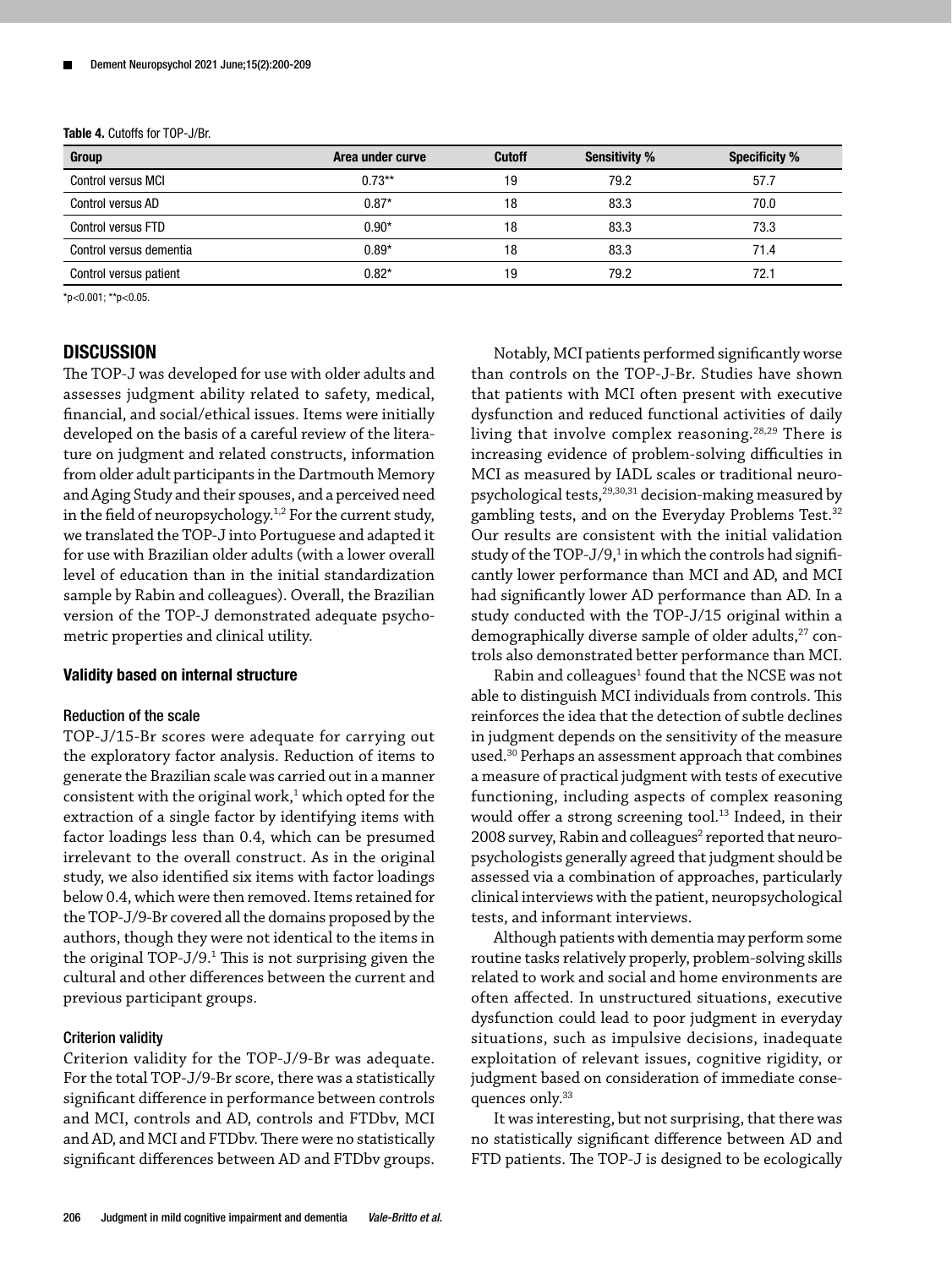representative of problems routinely encountered by older adults, involving few emotional processes as compared to higher-order cognitive processes. In this context, it is important not to confuse practical judgment, assessed by the TOP-J, with moral or social judgment, which is related to the ventromedial cortex and amygdala,34,35 and typically more affected in patients with FTD than with AD.

In FTDbv, there is great prominence of frontal circuit dysfunction (e.g., medial orbital) in the early stages, with posterior involvement of the dorsolateral circuits. Classical cognitive tests commonly used to evaluate dementia are sensitive to dorsolateral functions (and this seems to be the case with the TOP-J). Such measures may not enable differential diagnosis of early FTDbv,<sup>36</sup> whereas tests evaluating medial orbital functions of social cognition, including recognition of basic emotions, social decision-making, inferences about the mental states of others, and awareness of social behavior and moral judgment are better suited to detect the early disease stages.<sup>9,36</sup>

As an example, in a study by Mendez and colleagues,<sup>35</sup> moral judgment was initially evaluated with the Moral Behavior Inventory,<sup>37</sup> in which individuals are asked to mark  $1$  — not wrong,  $2$  — slightly wrong,  $3$  moderately wrong, and 4 — very wrong, to items such as fails to keep promises, driving after drinking, takes the biggest piece of a pie, and asks others to do part of their housework. Subsequently, patients were evaluated with two trial dilemmas proposed by Greene and colleagues, <sup>34</sup> for example ''Imagine a trolley runaway is approaching five workers who will die if it continues. You are on a footbridge over the tracks, between the trolley and five workers. Next to you on the catwalk there is a stranger. The only way to save the lives of five workers is to push this stranger off the bridge for his body to stop the trolley. One person will die if you do this, but the five workers will be saved. Do you push the stranger to save five workers?" AD patients outperformed those with FTD on this task, which usually taps into moral behaviors or the ability to be ethical and accept norms and rules.<sup>35</sup> The fact that the performance of individuals with AD was similar individuals with FTD could suggest that, as desired, the TOP-J taps more cognitive than emotional processes, unlike the moral judgment tests.

Many studies have been devoted to investigating decision-making skills in FTD<sup>36,38</sup> as compared to cognitive impairment of different etiologies. Only one study, however, verified the impairment of practical judgment in patients with FTD. In a recently published abstract, Baldock and colleagues<sup>39</sup> found a statistically significant difference in the TOP-J scores of the groups of 9 AD patients and 9 FDT patients, matched according to overall MOCA scores. FTD patients had a mean score of 15.89 and AD patients had a mean score of 20.89 (cutoff for "normal" scores is 19.4). However, the authors did not mention whether the groups were matched for education or dementia severity. It is possible that the observed group differences were due to the fact that participants had moderate or severe dementia, when the clinical differences become more obvious.

#### Construct validity

Convergent validity for the TOP-J/9-Br was established through significant correlations with WAIS Comprehension scores and a lack of correlation with scores on a self-report measure of depression. This supports evidence of discriminant validity, also observed by Rabin and colleagues,<sup>1</sup> and confirms that the TOP-J taps more cognitive than emotional aspects of practical judgment. Perhaps, if the sample had been larger, we would have observed correlations between the TOP-J and other executive functioning, language, or memory tests.<sup>1</sup>

#### **Reliability**

Internal consistency for the TOP-J/9-Br, estimated by Cronbach's alpha, was 0.68. This value is within the acceptable range for cutoff scores of tests in social sciences, ranging from 0.6 to 0.8 and is consistent with the value of 0.63 obtained for the TOP-J/9 in the 2007 study of Rabin and colleagues. Moreover, items seem to be measuring a single construct, as the alpha values for each of the items were not significantly greater than the overall value.

Cronbach's alpha values for the TOP-J/9-Br and for the original study compare favorably with Cronbach's alpha of 0.45 for NAB JDG,<sup>12</sup> with Cronbach's alpha values for NCSE JQ of 0.04 and 0.46 found respectively for controls and patients with AD,<sup>7</sup> and with a value of 0.07 found in the NCSE JQ by Rabin and colleagues.<sup>1</sup> MacDougall and Mansbach<sup>40</sup> found a Cronbach's alpha value of 0.83 for the NAB JDG. Despite being a high value, data were collected from residents in nursing homes and assisted living facilities, which may limit the generalizability of their findings. Furthermore, the authors did not include control subjects. Mansbach and  $colle$ agues<sup>13</sup> found alpha values of 0.88 and 0.93 for the Kitchen and Picture Test in studies with samples of 121 and 163 older adult participants, respectively. Again, these data may not be generalizable because they utilized individuals in long-term care facilities. Moreover, according to the authors, the test scores have an element of subjectivity (due to the nature of the test) and health care professionals with varying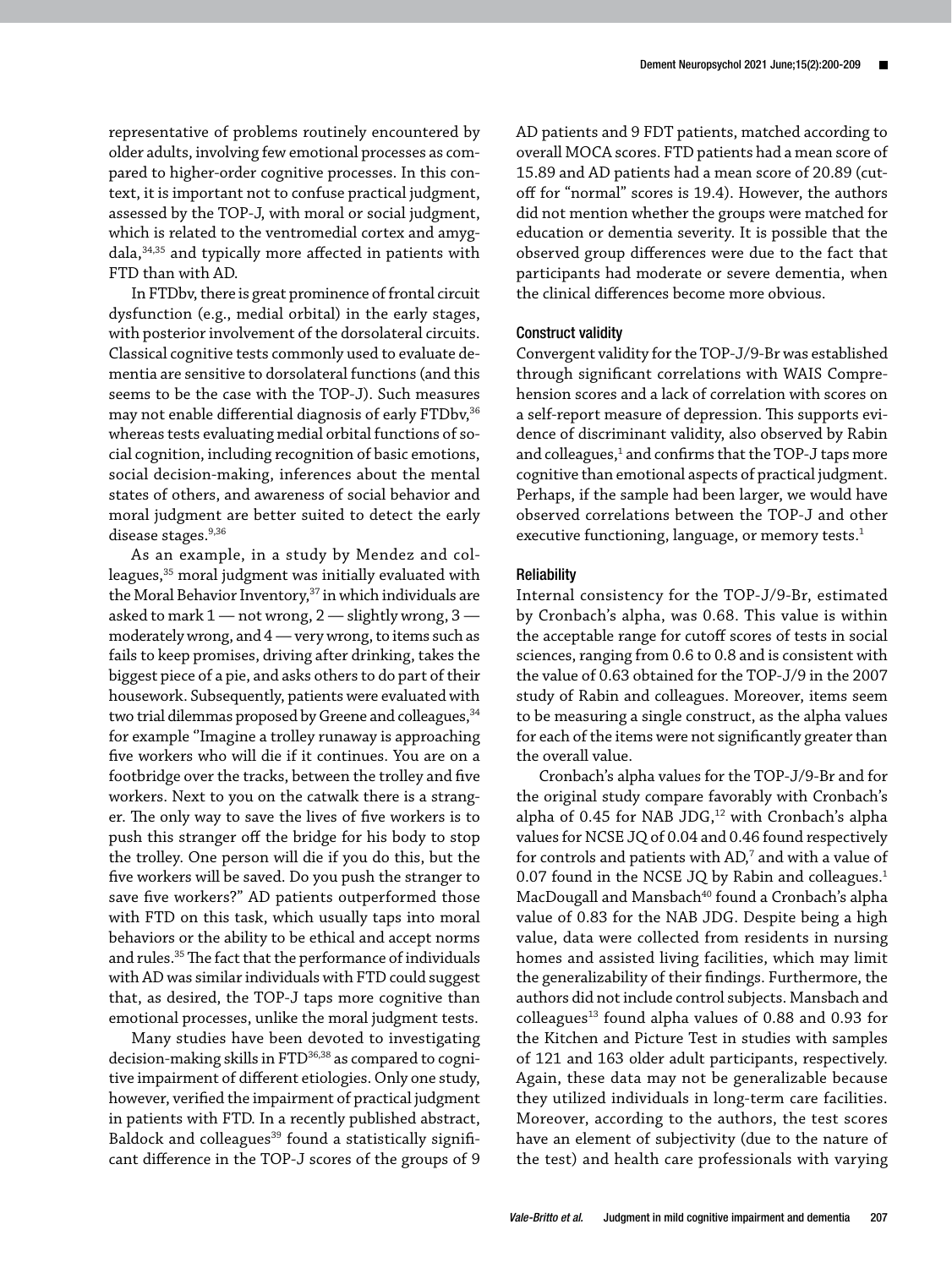levels of training and experience participated in the administration and scoring

## Sensitivity and specificity

The overall accuracy of a test can be described as the area under the curve. $41$  In the current study, we chose to prioritize a higher sensitivity value, with the highest specificity possible, to decrease the chance of false negative error. A sensitive measure (i.e., a test that is generally positive in the presence of the disease) must be chosen as the consequences of a deficit not identified are considerable, as in case of dementia patients with judgment deficits, who could persist in behaviors that are not safe. Patients and their families can then be educated about the nature and consequences of impaired judgment and the relationship of observed symptoms to the disease process.<sup>1</sup> Sensitive tests are also useful in the early stages of a diagnostic process,  $41$  as in MCI patients.

In the case of TOP-J/Br, the cutoff points with high sensitivity suggest that individuals with judgment problems will have a high probability of being identified. However, because the specificity was lower, some patients with impaired judgment may not have been identified. Therefore, we recommend a detailed history and a comprehensive neuropsychological assessment for cases in which, although the test has shown impaired judgment, the clinical opinion is that practical daily judgment is preserved.

It is worth mentioning that the TOP-J is intended to evaluate practical judgment and not to be used as a general dementia screening tool or diagnostic test in its own right. To our knowledge, this is the first study to report on the sensitivity and specificity of both versions of the TOP-J. A study of the NAB JDG, demonstrated a sensitivity of 0.61 and specificity of 0.88, to distinguish AD patients from patients with unspecified diagnoses, without a control group.<sup>42</sup> In another study with the Kitchen Picture Test, the cutoff represented a sensitivity of 0.85 and specificity of 0.72, but the authors did not specify the types of dementia or other clinical subgroups.<sup>13</sup>

From a clinical perspective, we recommend a cutoff score of 19 for the TOP-J/9, to differentiate individuals with impaired judgment from those with preserved judgment.

For the identification of an early disturbance of judgment in the Brazilian population, with a brief assessment, the TOP-J/9 should be used as a screening measure as it showed good sensitivity and specificity already in the comparison between control and MCI, with the same sensitivity and higher specificity in the comparison between controls and patients with varying degrees of cognitive impairment.

To our knowledge, the TOP-J is the first clinical judgment test to be evaluated in a population of elderly Brazilian individuals with an average low level of education. Additionally, the current study is the first to investigate the accuracy (sensitivity and specificity) performance of FTDbv patients in a judgment ability test and to compare their functioning to AD and MCI patients. The Brazilian version of TOP-J showed adequate psychometric properties and was able to distinguish the clinical groups. We recommend its use in clinical settings in Brazil with a possible role in capacity assessments for legal purposes.

# ACKNOWLEDGMENTS

The authors acknowledge the participation of the neurologist Fábio Henrique de Gobbi Porto in the diagnosis of some patients of the sample.

Authors' contributions. PHFVB: senior author, collected data, did statistical analyses and wrote the paper. LR: granted the TOP-J, allowed the study to be conducted, discussed the project and corrected the article. LS: helped with data collection and to write the discussion. RN: head of the group, allowed the study to be conducted and helped with diagnosis. SB: advisor of the study, helped with discussion, participated in the diagnosis of patients and helped with data analyses and discussion.

#### **REFERENCES**

- 1. Rabin LA, Borgos MJ, Saykin AJ, Wishart HA, Crane PK, Nutter-Upham KE, et al. Judgment in older adults: development and psychometric evaluation of the Test of Practical Judgment (TOP-J). J Clin Exp Neuropsychol. 2007;29(7):752-67.<http://doi.org/10.1080/13825580601025908>
- 2. Rabin LA, Borgos MJ, Saykin AJ. A survey of neuropsychologists' practices and perspectives regarding the assessment of judgment ability. Appl Neuropsychol. 2008;15(4):264-73. [http://doi.](http://doi.org/10.1080/09084280802325090) [org/10.1080/09084280802325090](http://doi.org/10.1080/09084280802325090)
- 3. Hastie R. Problems for judgment and decision making. Annu Rev Psychol. 2001;52:653-83. <http://doi.org/10.1146/annurev.psych.52.1.653>

<sup>4.</sup> Collins K, Luszcz M, Lawson M, Keeves J. Everyday problem solving in elderly women: contributions of residence, perceived control, and age. Gerontologist. 1997;37(3):293-302.<http://doi.org/10.1093/geront/37.3.293>

<sup>5.</sup> Allaire JC, Marsiske M. Everyday cognition: age and intellectual ability correlates. Psychol Aging. 1999;14(4):627-44. [http://doi.org/10.1037//0882-](http://doi.org/10.1037//0882-7974.14.4.627) [7974.14.4.627](http://doi.org/10.1037//0882-7974.14.4.627)

<sup>6.</sup> Margrett JA, Allaire JC, Johnson TL, Daugherty KE, Weatherbee SR. Everyday problem solving. In: Cavanaugh JC, Cavanaugh CK, Berry J, West R, editors. Praeger perspectives. aging in America. v. 1. Psychological aspects. Santa Barbara, CA: Praeger/ABC-CLIO; 2010. p. 80-101.